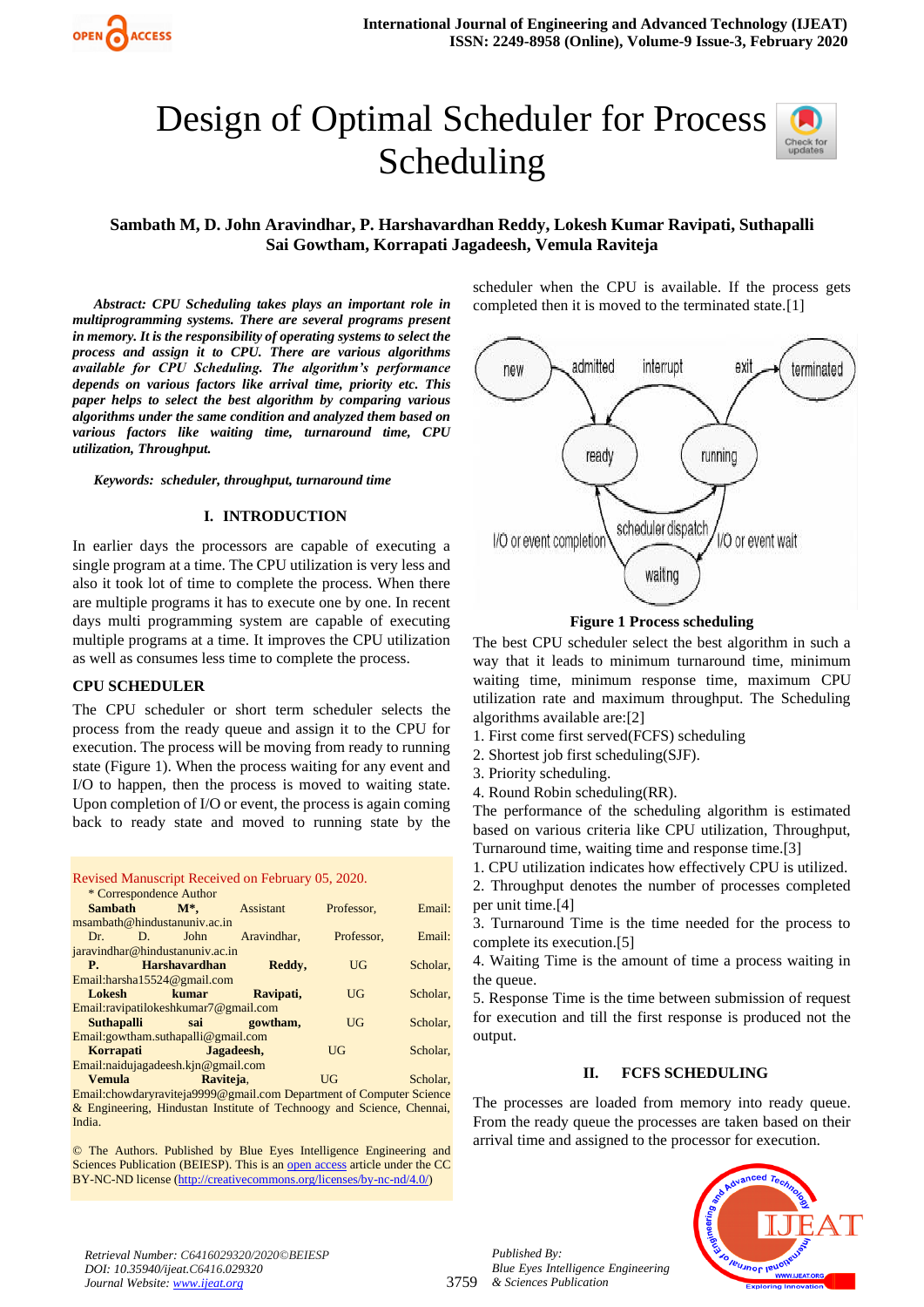[6] The table 1 lists the processes and their execution time (burst time). The FCFS scheduling (Figure 2) is applied and the average waiting time and turnaround time are calculated and it is listed in table 1.

| <b>Process</b> | <b>BurstTime</b> | WaitingTime | <b>Turnaround</b><br>time |
|----------------|------------------|-------------|---------------------------|
| P1             | 7                | $\bf{0}$    | 7                         |
| P <sub>2</sub> | 5                | 7           | 12                        |
| P <sub>3</sub> | 3                | 12          | 15                        |
| <b>P4</b>      | 8                | 15          | 23                        |
| <b>P1</b>      | P <sub>2</sub>   | <b>P3</b>   | <b>P4</b>                 |
| 0              | 7                | 15<br>12    | 23                        |

**Table 1 Process and their burst times**

## **Figure 2 FCFS Scheduling**

waiting time for  $P1=0, P2=7, P3=12, P4=15$ Average waiting time= $(0+7+12+15)/4=8.5$ .

Average TurnaroundTime=(7+12+15+23)/4=14.25.

## **III. SJF SCHEDULING**

The processes are selected in the order of the burst time and assigned to CPU for execution. [8]

The table 2 lists the processes and their execution time (burst time). The SJF scheduling (Figure 3) is applied and the average waiting time and turnaround time are calculated and it is listed in table 2.

| Table 2 Process and their burst times |  |  |
|---------------------------------------|--|--|
|                                       |  |  |

| P1<br>P <sub>2</sub> |                | 7 |           | 8  | 15        |
|----------------------|----------------|---|-----------|----|-----------|
|                      |                |   |           |    |           |
|                      |                | 5 |           | 3  | 8         |
| <b>P3</b>            |                | 3 |           | 0  | 3         |
| <b>P4</b>            |                | 8 |           | 15 | 23        |
| P <sub>3</sub>       | P <sub>2</sub> |   | <b>P1</b> |    | <b>P4</b> |
| $\theta$             | 3              |   | 8         |    | 15<br>23  |

# **Figure 3 SJF Scheduling**

waiting time for P1=8,P2=3,P3=0,P4=15. Average waiting time= $(8+3+0+15)/4=6.5$ .

Average TurnaroundTime=(15+8+3+23)/4=12.25.

## **IV. PRIORITY SCHEDULING**

In this type of scheduling additional input called priority is given for each process. The process which is having the highest priority will be selected and assigned to the CPU for

*Retrieval Number: C6416029320/2020©BEIESP DOI: 10.35940/ijeat.C6416.029320 Journal Website: [www.ijeat.org](http://www.ijeat.org/)*

execution. The starvation problem is the main issue in ths kind of scheduling. i.e., low priority processes will never execute. This problem can be solved the method of aging. Aging technique increases the priority of the processes as the time progresses in the queue.[7]

The table 3 lists the processes and their execution time (burst time). The priority scheduling (Figure 4) is applied and the average waiting time and turnaround time are calculated and it is listed in table 3.

|  |  | Table 3 Process, burst times and priority |  |  |  |  |
|--|--|-------------------------------------------|--|--|--|--|
|--|--|-------------------------------------------|--|--|--|--|

| <b>Process</b> | <b>Burst</b><br><b>Time</b> | <b>Priority</b>  | Waiting<br><b>Time</b> | <b>Turnaround</b><br>time |
|----------------|-----------------------------|------------------|------------------------|---------------------------|
| P1             | 7                           | $\boldsymbol{2}$ | 5                      | 12                        |
| P <sub>2</sub> | 5                           | 1                | $\mathbf{0}$           | 5                         |
| P <sub>3</sub> | 3                           | 4                | 20                     | 23                        |
| P <sub>4</sub> | 8                           | 3                | 12                     | 20                        |
| P <sub>2</sub> | <b>P1</b>                   | <b>P4</b>        |                        | P <sub>3</sub>            |
| 5              |                             | 12               |                        | 20<br>23                  |

## **Figure 4 Priority Scheduling**

waiting time for process P1=5, P2=0, P3=20, P4=12. Average waiting time= $(5+0+20+12)/4=9.25$ Average TurnaroundTime=(12+5+23+20)/4=15

## **V. ROUND ROBIN SCHEDULING**

The processes are scheduled using FCFS algorithm but each process is given with time quantum or time slice. Each process will execute for that amount of time slice and switches to next process in the FCFS order till their completion.[8] The table 4 lists the processes and their execution time (burst time) and time slice is given as 3 time units. The round robin scheduling (Figure 5) is applied and the average waiting time and turnaround time are calculated and it is listed in table 4.

| Table 4 Process and their burst times |  |  |  |
|---------------------------------------|--|--|--|
|---------------------------------------|--|--|--|

| <b>Process</b> |                | <b>Burst Time</b> |    |           | <b>Waiting Time</b> |           | <b>Turnaround time</b> |           |  |
|----------------|----------------|-------------------|----|-----------|---------------------|-----------|------------------------|-----------|--|
|                |                |                   |    |           |                     |           |                        |           |  |
|                | <b>P1</b>      |                   | 7  |           | 14                  |           | 21                     |           |  |
|                | P <sub>2</sub> |                   | 5  |           | 12                  |           | 17                     |           |  |
|                | <b>P3</b>      |                   | 3  |           | 6                   |           | 9                      |           |  |
|                | P <sub>4</sub> | 8                 |    | 15        |                     |           |                        | 23        |  |
| P1             | P <sub>2</sub> | <b>P3</b>         | P4 | <b>P1</b> | P <sub>2</sub>      | <b>P4</b> | <b>P1</b>              | <b>P4</b> |  |